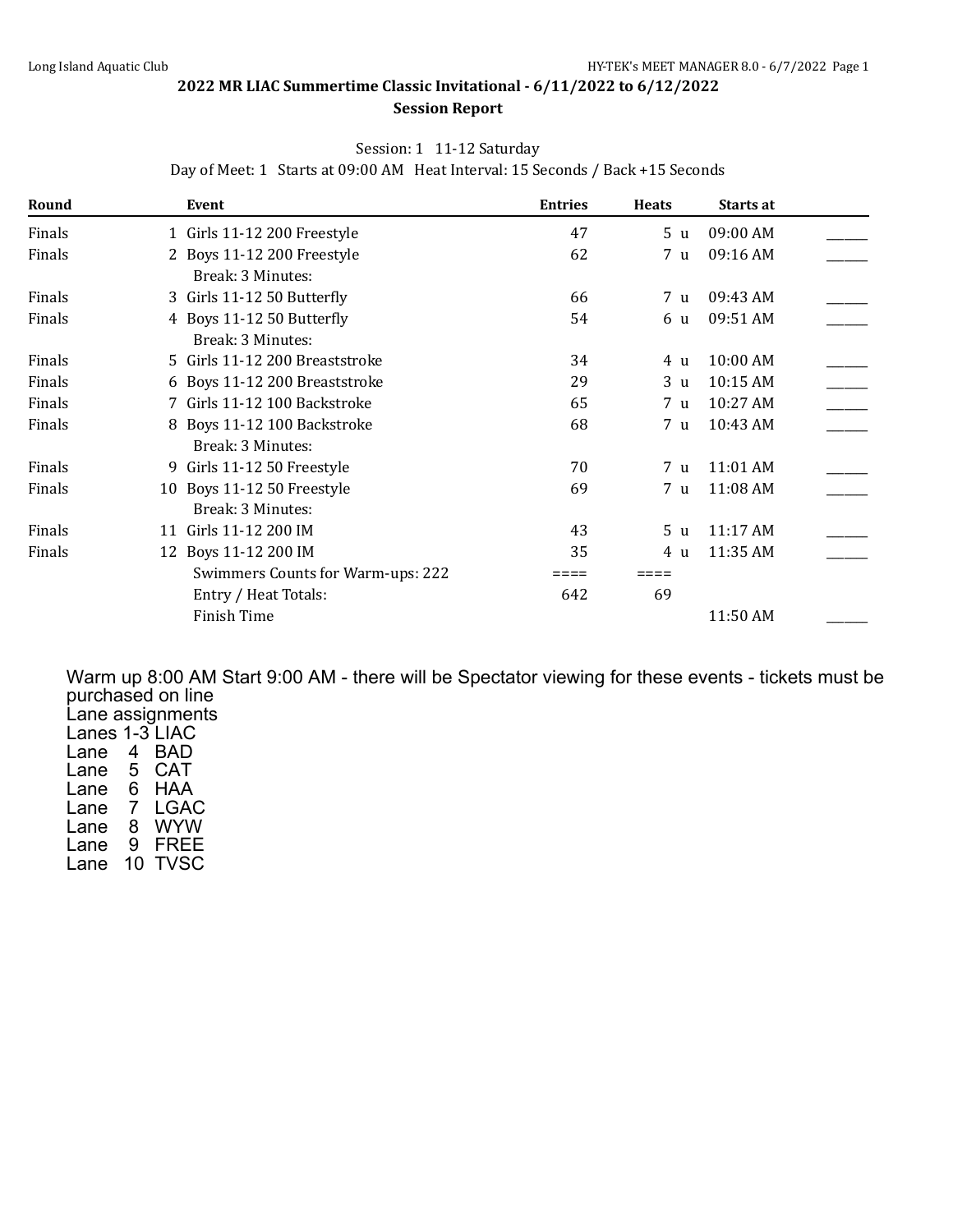#### **Session Report**

### Session: 2 10 & Under Saturday

Day of Meet: 1 Starts at 12:30 PM Heat Interval: 30 Seconds / Back +15 Seconds

| Round  | Event                                   | <b>Entries</b> | <b>Heats</b>   | Starts at  |  |
|--------|-----------------------------------------|----------------|----------------|------------|--|
| Finals | 13 Girls 10 & Under 100 Freestyle       | 61             | 7 u            | 12:30 PM   |  |
| Finals | 14 Boys 10 & Under 100 Freestyle        | 54             | 6 u            | 12:46 PM   |  |
| Finals | 15 Girls 10 & Under 100 Butterfly       | 14             | 2 u            | 01:01 PM   |  |
| Finals | 16 Boys 10 & Under 100 Butterfly        | 2              | 1 <sub>u</sub> | 01:06 PM   |  |
|        | Break: 3 Minutes:                       |                |                |            |  |
| Finals | 17 Girls 10 & Under 50 Backstroke       | 70             | 7 u            | 01:11 PM   |  |
| Finals | 18 Boys 10 & Under 50 Backstroke        | 57             | 6 u            | $01:23$ PM |  |
| Finals | Girls 10 & Under 50 Breaststroke<br>19. | 69             | 7 <sub>u</sub> | $01:34$ PM |  |
| Finals | 20 Boys 10 & Under 50 Breaststroke      | 53             | 6 u            | 01:45 PM   |  |
|        | Break: 3 Minutes:                       |                |                |            |  |
| Finals | 21 Girls 10 & Under 400 Freestyle       | 15             | 2 <sub>u</sub> | 01:59 PM   |  |
| Finals | 22 Boys 10 & Under 400 Freestyle        | 12             | 2 <sub>u</sub> | $02:13$ PM |  |
|        | Swimmers Counts for Warm-ups: 142       |                |                |            |  |
|        | Entry / Heat Totals:                    | 407            | 46             |            |  |
|        | Finish Time                             |                |                | 02:28 PM   |  |

Warm up 12:00 pm Start 12:30 - there will be Spectator viewing for these events - tickets must be purchased on line Lane Assignments Lanes 1-4<sup> $\degree$ </sup> LIAC Lanes 5-6 BAD Lanes 7-8 LGAC<br>Lane 9 FREE  $Lane<sub>9</sub>$ Lane 10 WYW/CAT/TVSC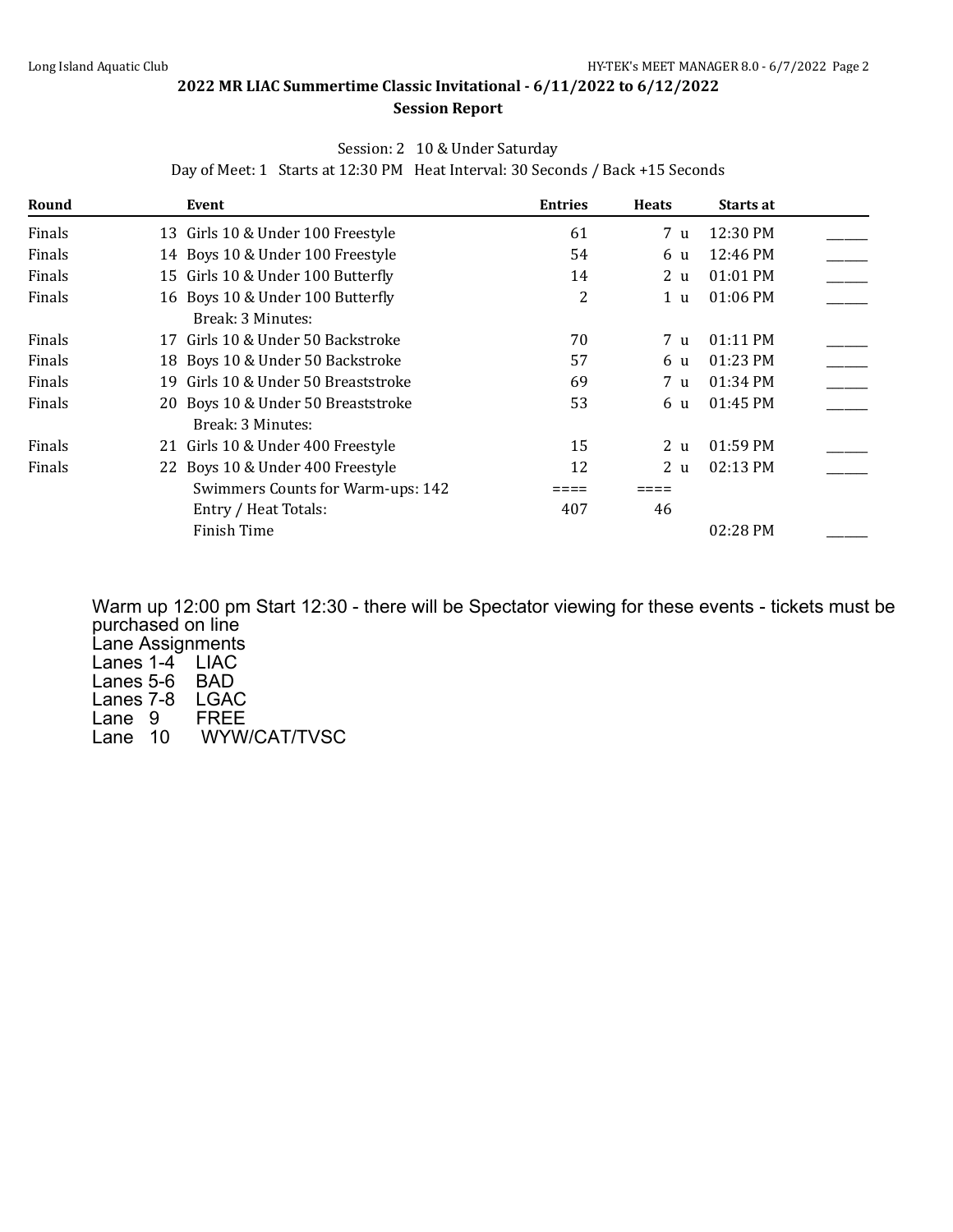#### **2022 MR LIAC Summertime Classic Invitational - 6/11/2022 to 6/12/2022 Session Report**

#### Session: 3 Open Girls Aquatic Center

Day of Meet: 1 Starts at 03:30 PM Heat Interval: 10 Seconds / Back +15 Seconds

| Round  | Event                               | <b>Entries</b> | <b>Heats</b> | <b>Starts at</b>   |  |
|--------|-------------------------------------|----------------|--------------|--------------------|--|
| Finals | 23 Women 13 & Over 200 Freestyle    | 154            | 20           | 03:30 PM           |  |
| Finals | 25 Women 13 & Over 100 Butterfly    | 113            | 15           | 04:26 PM           |  |
| Finals | 27 Women 13 & Over 200 Breaststroke | 52             | 7            | $04:49$ PM         |  |
| Finals | 29 Women 13 & Over 100 Backstroke   | 138            | 18           | $05:14 \text{ PM}$ |  |
| Finals | 31 Women 13 & Over 400 IM           | 42             | 6            | 05:47 PM           |  |
| Finals | 32 Mixed 13 & Over 400 IM           | 45             | 6            | 06:23 PM           |  |
|        | Swimmers Counts for Warm-ups: 237   |                |              |                    |  |
|        | Entry / Heat Totals:                | 544            | 72           |                    |  |
|        | Finish Time                         |                |              | 06:58 PM           |  |

Warm up 2:30 pm Start 3:30 pm - there will be Spectator viewing for these events - tickets must be purchased on line

Lane Assignments in the Aquatic Center

Lane 1-3 LIAC Lane 4-5 CAT<br>Lane 6 TVSC Lane 6 TVSC<br>Lane 7 HAA Lane 7 HAA<br>Lane 8 FREE Lane 8 FREE<br>Lane 9 LGAC Lane 9 Lane 10 <del>TS</del>BAD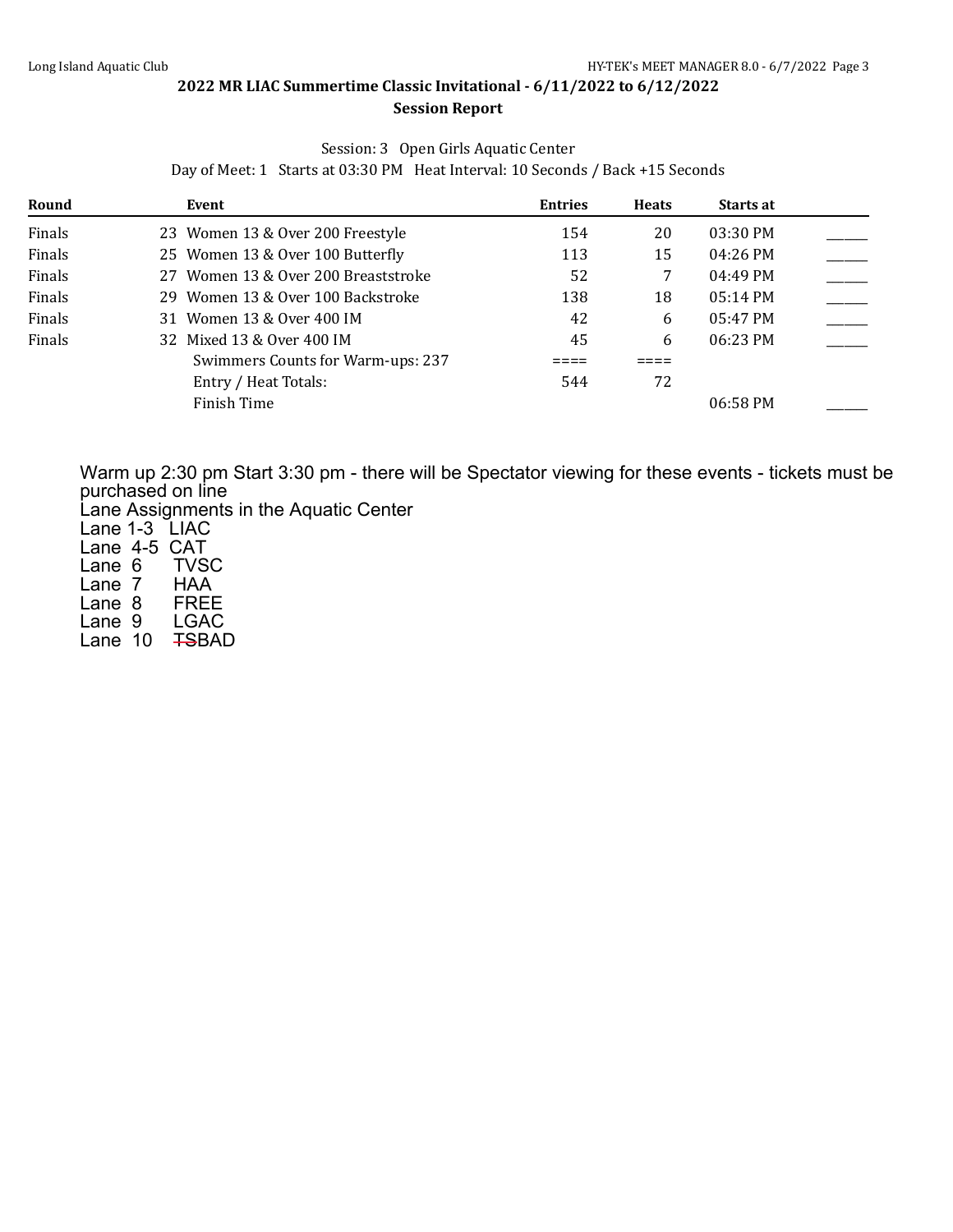#### **Session Report**

#### Session: 4 Open Boys Freedom PoolCenter

Day of Meet: 1 Starts at 03:30 PM Heat Interval: 10 Seconds / Back +15 Seconds

| Round  | Event                               | <b>Entries</b> | <b>Heats</b> | Starts at          |  |
|--------|-------------------------------------|----------------|--------------|--------------------|--|
| Finals | 24 Mixed 13 & Over 200 Freestyle    | 144            | 18           | 03:30 PM           |  |
| Finals | 26 Mixed 13 & Over 100 Butterfly    | 121            | 16           | $04:18$ PM         |  |
| Finals | 28 Mixed 13 & Over 200 Breaststroke | 60             | 8            | 04:42 PM           |  |
| Finals | 30 Mixed 13 & Over 100 Backstroke   | 112            | 14           | $05:10 \text{ PM}$ |  |
| Finals | 33 Mixed 1500 Freestyle             | 49             | 6            | $05:35$ PM         |  |
|        | Swimmers Counts for Warm-ups: 208   |                |              |                    |  |
|        | Entry / Heat Totals:                | 486            | 62           |                    |  |
|        | Finish Time                         |                |              | 07:35 PM           |  |

Warm up 2:30 pm Start 3:30 pm - there will NOT BE Spectator viewing for these events - these events w be Streamed Live

Lane Assignments in the Freedom Pool - we ask for these athletes to bring lawn chairs and plan to sit outside in and around the Freedom Pool

Lane 1-4 LIAC<br>Lane 5 CAT Lane 5 CAT<br>Lane 6 HAA Lane 6 HAA<br>Lane 7 FREE Lane 7 FREE<br>Lane 8 LGAC Lane 8 LGAC<br>Lane 9 TVSC Lane 9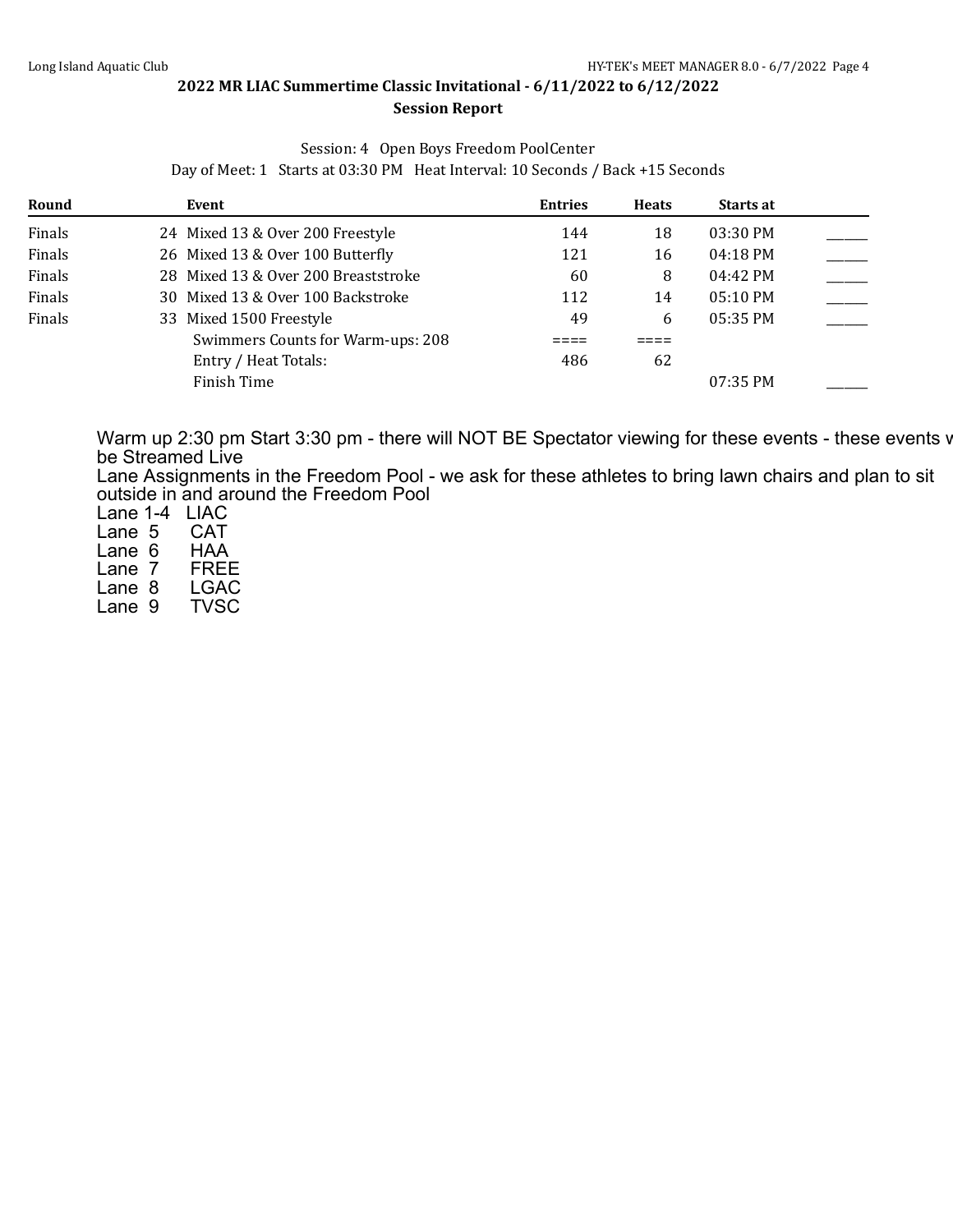# **Session Report**

#### Session: 5 Open Sunday

Day of Meet: 2 Starts at 09:00 AM Heat Interval: 15 Seconds / Back +15 Seconds

| Round  | Event                               | <b>Entries</b> | <b>Heats</b>    | Starts at          |  |
|--------|-------------------------------------|----------------|-----------------|--------------------|--|
| Finals | 34 Women 13 & Over 100 Freestyle    | 173            | 18 u            | 09:00 AM           |  |
| Finals | 35 Mixed 13 & Over 100 Freestyle    | 162            | 17 <sub>u</sub> | 09:27 AM           |  |
| Finals | 36 Women 13 & Over 100 Breaststroke | 82             | 9 u             | 09:51 AM           |  |
| Finals | 37 Mixed 13 & Over 100 Breaststroke | 83             | 9 u             | 10:08 AM           |  |
| Finals | 38 Women 13 & Over 200 Butterfly    | 45             | 5 <sub>u</sub>  | 10:25 AM           |  |
| Finals | 39 Mixed 13 & Over 200 Butterfly    | 37             | 4 u             | $10:41$ AM         |  |
| Finals | 40 Women 13 & Over 200 Backstroke   | 70             | 7 u             | 10:52 AM           |  |
| Finals | 41 Mixed 13 & Over 200 Backstroke   | 63             | 7 u             | $11:16$ AM         |  |
| Finals | 42 Women 13 & Over 50 Freestyle     | 149            | 15 u            | $11:40$ AM         |  |
| Finals | Mixed 13 & Over 50 Freestyle<br>43  | 129            | 13 u            | $11:52 \text{ AM}$ |  |
| Finals | Mixed 13 & Over 400 Freestyle<br>44 | 122            | 13 u            | $12:02 \text{ PM}$ |  |
|        | Swimmers Counts for Warm-ups: 387   |                |                 |                    |  |
|        | Entry / Heat Totals:                | 1,115          | 117             |                    |  |
|        | Finish Time                         |                |                 | 01:12 PM           |  |

Warm up 8:00 am Start 9:00 AM - there will be Spectator viewing for these events - tickets must be purchased on line Lane Assignments in the Aquatic Center Lane 1-2 LIAC and the Freedom Pool Lane 3-4 CAT Lane 5-6 TVSC<br>Lane 7 HAA Lane 7 HAA<br>Lane 8 FREE Lane 8 FREE<br>Lane 9 LGAC Lane 9 Lane 10 BAD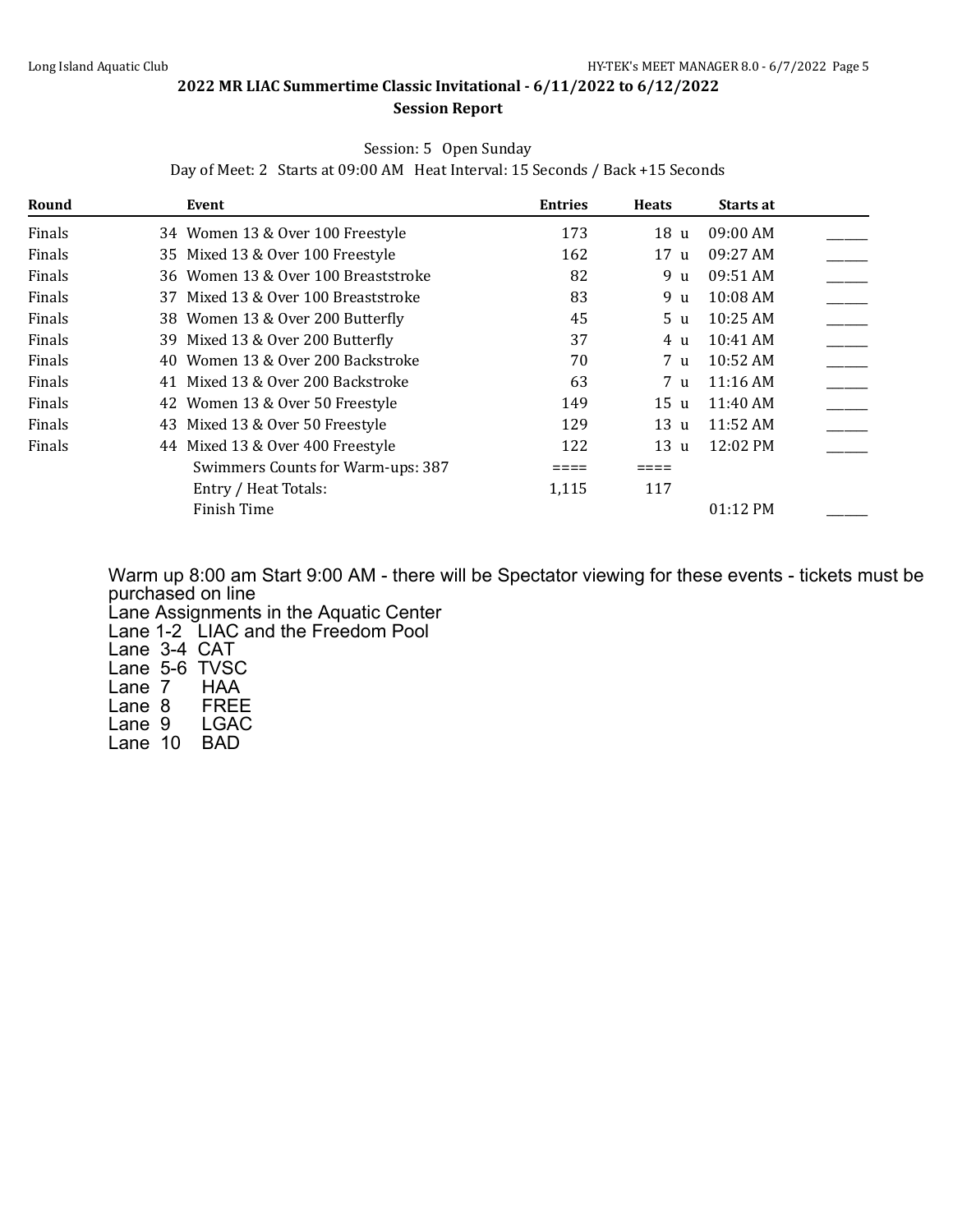#### **2022 MR LIAC Summertime Classic Invitational - 6/11/2022 to 6/12/2022 Session Report**

## Session: 6 11-12 Sunday

Day of Meet: 2 Starts at 02:00 PM Heat Interval: 15 Seconds / Back +15 Seconds

| Round  | Event                             | <b>Entries</b> | <b>Heats</b>   | Starts at          |  |
|--------|-----------------------------------|----------------|----------------|--------------------|--|
| Finals | 45 Girls 11-12 100 Freestyle      | 99             | 10u            | $02:00$ PM         |  |
| Finals | 46 Boys 11-12 100 Freestyle       | 94             | 10 u           | $02:17$ PM         |  |
| Finals | 47 Girls 11-12 100 Butterfly      | 43             | 5 u            | 02:33 PM           |  |
| Finals | 48 Boys 11-12 100 Butterfly       | 40             | 4 u            | $02:43 \text{ PM}$ |  |
| Finals | 49 Girls 11-12 50 Backstroke      | 82             | 9 u            | 02:51 PM           |  |
| Finals | 50 Boys 11-12 50 Backstroke       | 85             | 9 u            | $03:03$ PM         |  |
|        | Break: 3 Minutes:                 |                |                |                    |  |
| Finals | 51 Girls 11-12 100 Breaststroke   | 62             | 7 <sub>u</sub> | $03:17$ PM         |  |
| Finals | 52 Boys 11-12 100 Breaststroke    | 75             | 8 u            | 03:33 PM           |  |
| Finals | 53 Mixed 11-12 400 IM             | 59             | 6 u            | 03:52 PM           |  |
|        | Swimmers Counts for Warm-ups: 219 |                |                |                    |  |
|        | Entry / Heat Totals:              | 639            | 68             |                    |  |
|        | Finish Time                       |                |                | 04:30 PM           |  |

Warm up 1:00 PM Start 2:00 PM - there will be Spectator viewing for these events - tickets must be purchased on line Lane assignments Lanes 1-4 LIAC Lane 5 BAD Lane 6 CAT Lane 7 HAA Lane 8 LGAC Lane 9 WYW Lane 10 FREE 1:00 - 1:25 pm<br>Lane 10 TVSC 1:30 - 1:55 pm Lane 10 TVSC